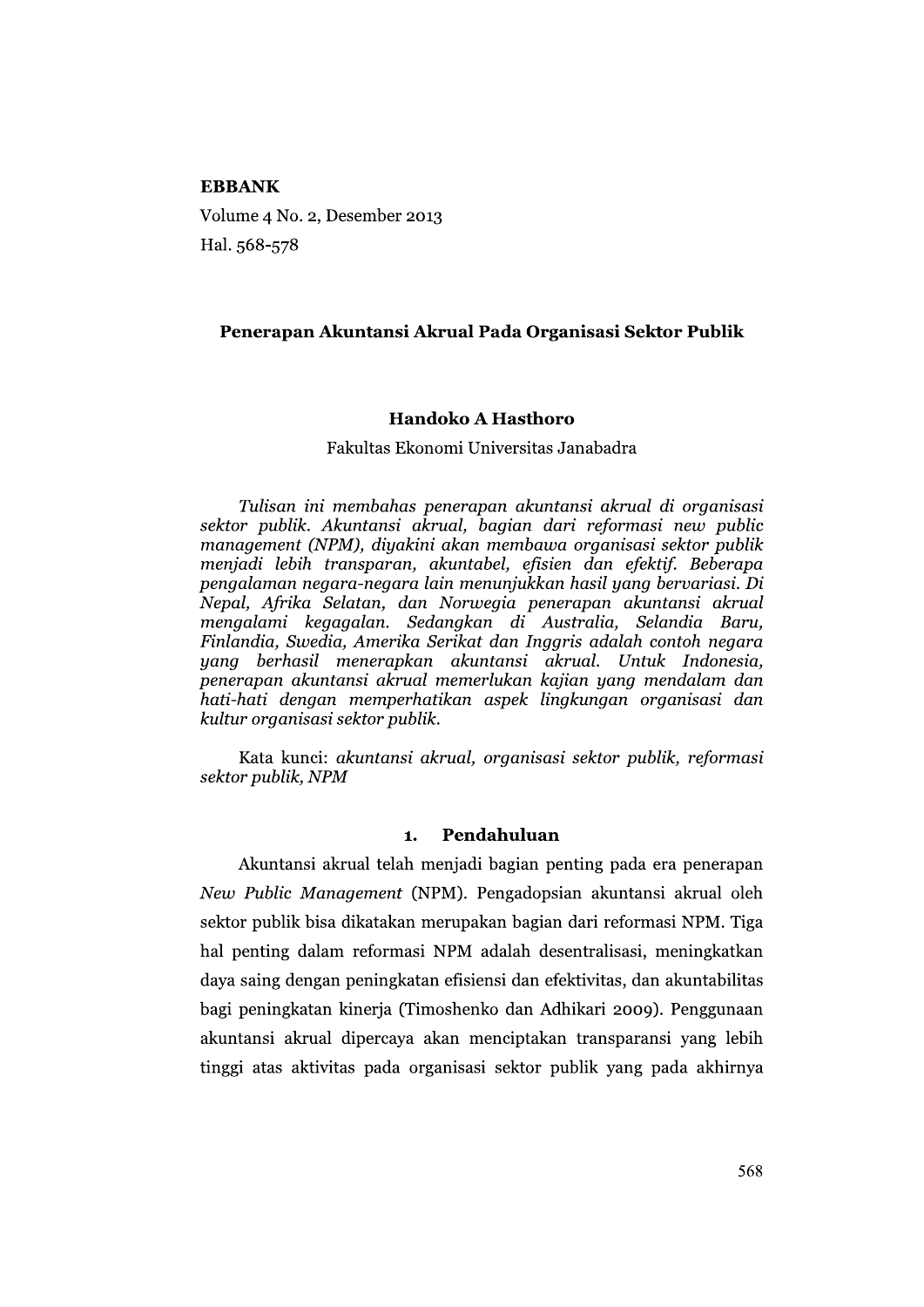bertujuan meningkatkan akuntabilitas pemerintahan serta memperbaiki kualitas pengambilan keputusan dalam lingkungan pemerintahan. Beberapa studi membuktikan bahwa defisiensi dalam sistem akuntansi merupakan kelemahan penting dalam manajemen sektor publik terutama di negara-negara berkembang (Blondal 2003; Marwata dan Alam 2006; Wyk 2007; Adhikari dan Mellemvik 2011).

Penggunaan basis akrual tidak hanya untuk penyusunan laporan keuangan, di beberapa negara telah menggunakan basis akrual baik untuk penyusunan laporan keuangan maupun untuk penganggaran (misal: Selandia Baru dan Australia). Di negara-negara anggota OECD, basis akrual sejauh ini belum banyak diterima untuk pelaporan keuangan dan juga untuk tujuan penganggaran. Untuk pelaporan keuangan hanya Australia, Selandia Baru, Finlandia, Swedia, dan Amerika Serikat yang menggunakan akuntansi akrual penuh (full acrrual basis). Sedangkan untuk anggaran baru Australia, Selandia baru, dan Inggris yang sudah menerapkan akuntansi akrual penuh (Blondal 2003). Menurut Abdullah dan Asmara (2007), dua alasan yang sering dikemukakan atas hal ini adalah pertama, penganggaran secara akrual dipercava akan menimbulkan risiko disiplin anggaran. Keputusan politik untuk mengeluarkan uang harus dikaitkan dengan kapan pengeluaran itu dilaporkan dalam anggaran. Hanya basis kas yang dapat memenuhi hal tersebut. Alasan kedua, yaitu bahwa legislator cenderung resisten untuk mengadopsi anggaran akrual karena kompleksitas dari konsep akrual itu sendiri.

Perubahan sistem politik dan sosial kemasyarakatan akibat arus deras reformasi telah menuntut pengelolaan pemerintahan untuk lebih baik (good government governance). Tuntutan akan transparansi publik, kinerja yang baik, akuntabilitas yang tinggi telah membawa para manajer pemerintahan daerah untuk mampu mengalokasikan sumber daya secara efektif dan efisien. Kemampuan ini memerlukan informasi akuntansi sebagai salah satu dasar penting dalam pengambilan keputusan alokasi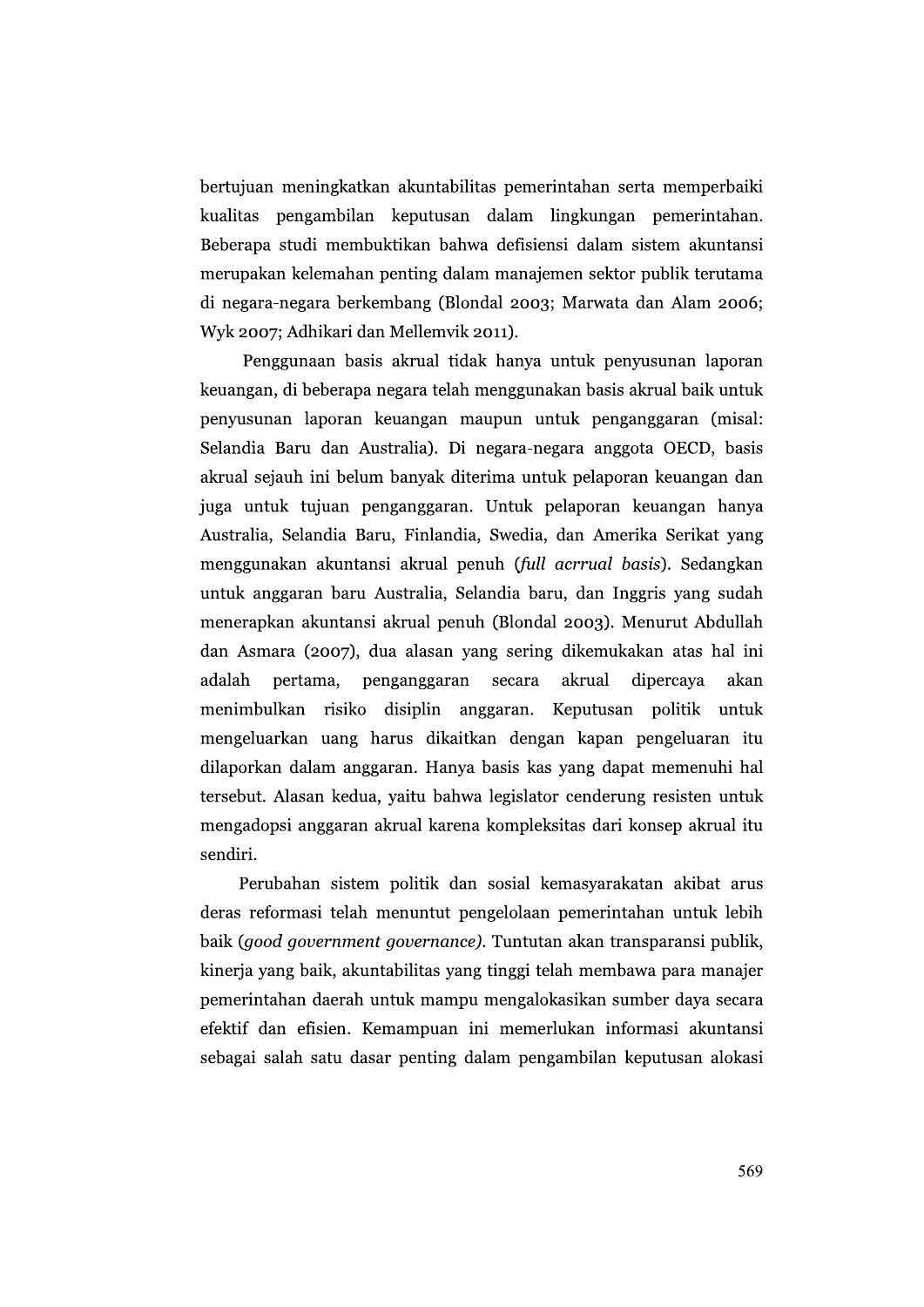sumber daya ekonomis. Untuk itu pemerintah memerlukan ahli penyedia informasi akuntansi untuk memenuhi kebutuhan manajemen dan pengambil keputusan yang lain agar memungkinkan mereka mengalokasikan berbagai sumber daya ekonomis pemeriuntahan daerah. Kebijakan good government governance merupakan tuntutan yang harus dipenuhi oleh organisasi pemerintahan, yang disadari hal itu tidak mudah untuk dilaksanakan karena memerlukan media dan proses untuk mewujudkannya.

Untuk merespon tuntutan tersebut, Pemerintah mengeluarkan Peraturan Pemerintah No. 71 Tahun 2010 yang mengatur mengenai Standar Akuntansi Pemerintahan bahwa semua level pemerintahan di wilayah hukum Republik Indonesia wajib untuk menyusun laporan keuangan berbasis akrual yang terdiri dari Laporan Realisasi Anggaran, Laporan Operasional, Laporan Posisi Keuangan / Neraca, Laporan Perubahan Ekuitas, dan Laporan Arus Kas yang kemudian disertai Catatan atas Laporan Keuangan. Basis akrual akan memberikan gambaran informasi yang lebih lengkap, akurat, transparan dan lebih bermanfaat, misal informasi biaya pelayanan yang diberikan pemerintah, bagi pengambilan keputusan pemerintah maupun para stakeholders lain.

#### $\mathbf{o}$ Pembahasan

## 2.1. Akuntansi Akrual

Akuntansi Akrual adalah sebuah metode umum sistem pencatatan akuntansi *double entry* yang mempertemukan pendapatan biaya pada periode kedua hal tersebut berkaitan. Pada akuntansi akrual aktiva, kewajiban, ekuitas, pendapatan dan biaya diakui dalam periode pelaporan dimana ada kaitannya, tidak memandang saat kas diterima atau dibayarkan atau mempunyai dampak ekonomik terhadap entitas (Klumpes 2001). Perbedaan utama akuntansi akrual dengan akuntansi berbasis kas adalah bahwa akuntansi akrual akan mengakui dan mencatat transaksi pada saat terjadinya transaksi yang meyebabkan pihak-pihak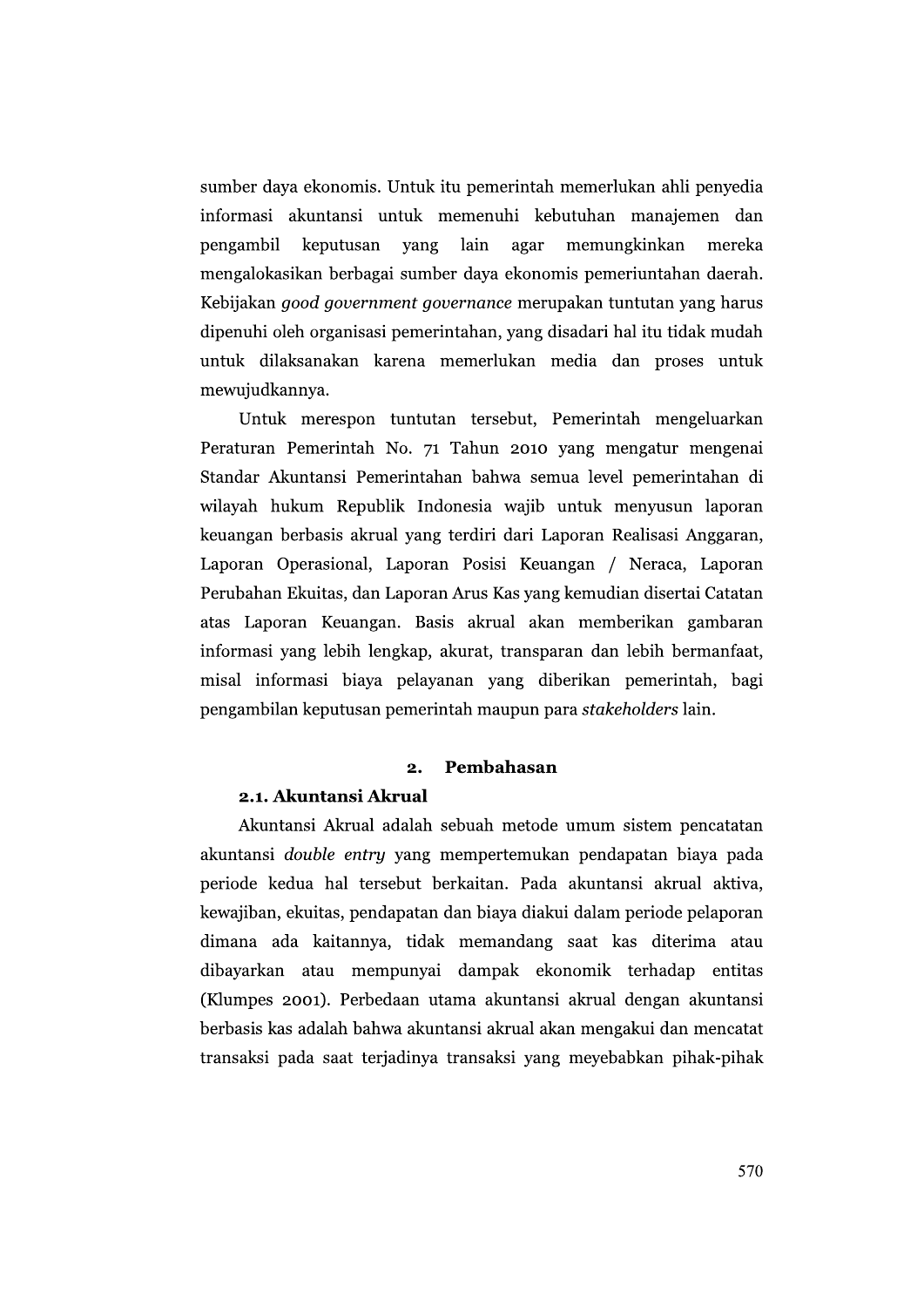yang terkait mengakui adanya penerimaan hak dan kewajiban, sedangkan basis kas hanya mengakui dan mencatat transaksi pada saat terjadinya penerimaan atau pengeluaran kas.

Akuntansi akrual dianggap lebih baik dibandingkan akuntansi kas. Teknik akuntansi berbasis akrual diyakini dapat menghasilkan laporan keuangan yang lebih dipercaya, lebih akurat, komprehensif dan relevan untuk pengambilan keputusan ekonomi, sosial dan politik. Basis akrual diterapkan agak berbeda antara Proprietary fund (full accrual) dengan Governmental fund (modified accrual) karena biaya (expenses) diukur dalam Proprietary fund, sedangkan expenditure difokuskan pada general fund. Expense adalah sumber daya yang dikonsumsi selama periode akuntansi. Expenditure adalah jumlah kas yang dikeluarkan atau akan dikeluarkan selama periode akuntansi. Karena Governmental Fund tidak memiliki catatan modal dan utang (dicatat/dikategorikan dalam aktiva tetap dan utang jangka panjang), expenditure yang diukur bukan expense.

Pada Governmental Fund, hendaknya digunakan modified accrual basic. Belanja di accrued, tetapi revenue dicatat berdasarkan basis kas, yaitu pada saat diterima bukan saat diperoleh. Pendapatan seperti PPN, PPh dan fee (retribusi) dihitung pada saat diterima kas-nya. Salah satu pengecualian adalah *property tax* (PBB) yang di accrued karena jumlahnya dapat diestimasi secara lebih pasti.

Menurut Mardiasmo (2002), pengaplikasian accrual basic dalam akuntansi sektor publik pada dasarnya adalah untuk menentukan cost of services dan charging for services, yaitu untuk mengetahui besarnya biaya yang dibutuhkan untuk menghasilkan pelayanan publik serta penentuan harga pelayanan yang dibebankan kepada publik. Dari sudut transparansi dan akuntabilitas, pengaitan metode waktu dengan suatu peristiwa menyebabkan efektifitas dan efisiensi suatu pembelanjaan atau aktivitas dapat dinilai dalam kurun waktu tertentu. Meski basis akrual mungkin sulit untuk diterapkan, harus dirancang dengan hati-hati dan mempunyai implikasi yang tidak dapat dihindari, misal pada penganggaran,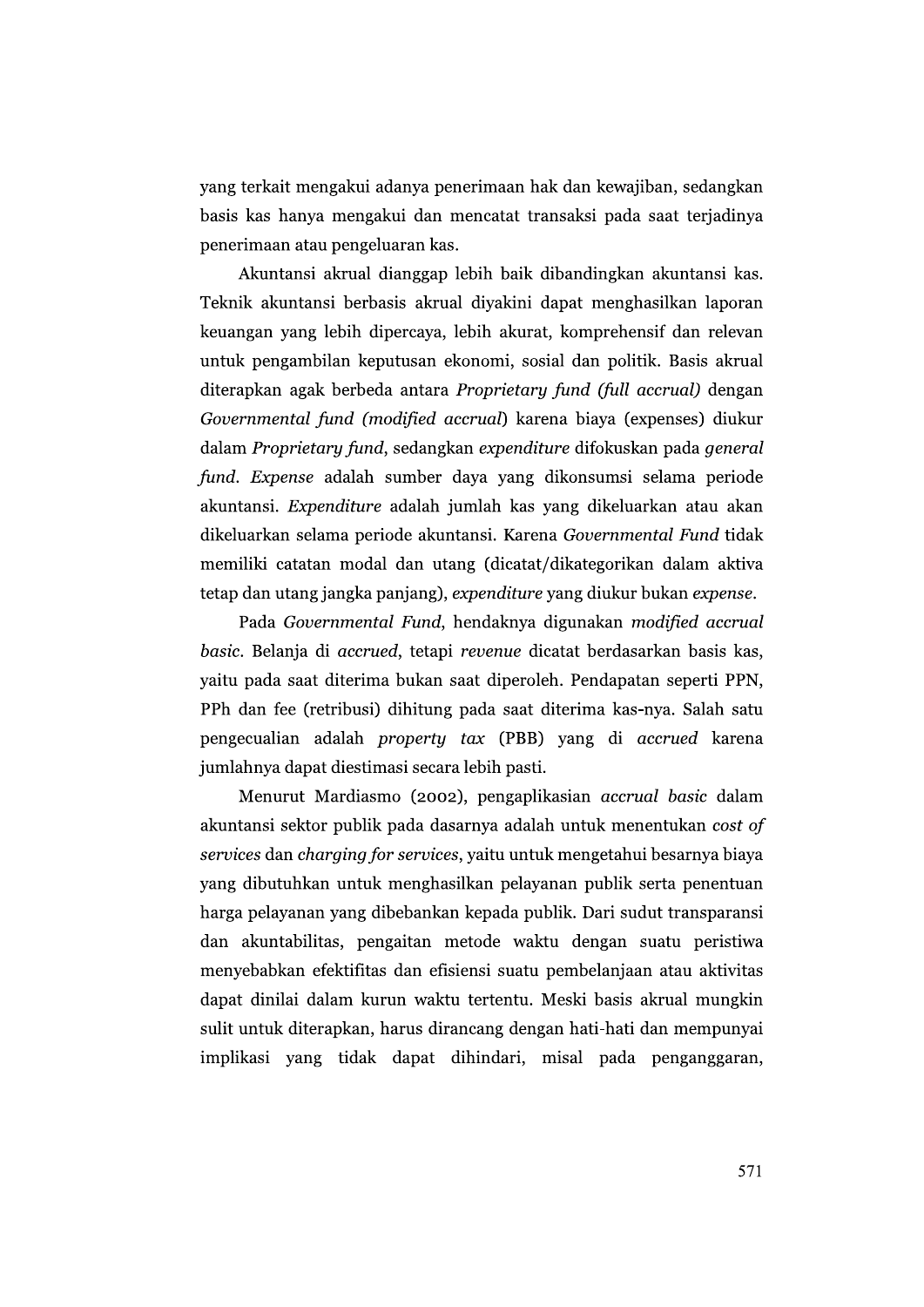pendekatan penerapan yang total dan segera perlu dilakukan agar tidak kehilangan momentum perubahan dari basis kas ke basis akrual.

Penerapan akuntansi berbasis akrual adalah mencakup pendekatan perancangan apakah dapat dilakukan secara bertahap atau langsung secara frontal atau sering disebut dengan big bang. Pendekatan bertahap sangat disarankan, terutama bagi pemerintah di negara yang sedang berkembang mengingat keterbatasan sumber daya manusia dan komitmen politik dari pimpinan negara yang masih kecil. Pendekatan ini dirasa paling masuk akal, mengingat konsep akuntansi berbasis akrual harus dipandang sebagai bagian dari sebuah reformasi sistem keuangan negara secara keseluruhan yang harus mencakup reformasi di bidang lain selain hanya masalah akuntansi. Pendekatan ini juga diharapkan dapat menghasilkan hasil optimal karena pelaporan akuntansi dan keuangan berbasis akrual dirancang secara bersamaan dengan pelaporan berbasis kas, kondisi yang saat ini berlaku. Meski begitu perlu diperhatikan karakteristik organisasi dan kultur negara yang bersangkutan.

# 2.2. Pengalaman Negara Lain

Tidak selamanya penerapan akuntansi akrual pada organisasi pemerintah bisa berjalan sukses. Banyak kendala yang dihadapi sehingga penerapan akuntansi akrual tidak bisa sukses seperti yang diharapkan. Penelitian oleh Adhikari dan Mellemvik (2011) dengan obyek Pemerintah Pusat Negara Nepal menunjukkan bahwa di Nepal penerapan akuntansi akrual yang telah dilakukan sejak 1980-an ternyata tidak sukses. Kepentingan organisasi internasional dan keterlibatan akuntan profesional menjadi dua faktor utama yang mengiringi perjalanan penerapan akuntansi akrual tersebut. Kegagalan ini yang kemudian mengubah istilah akuntansi akrual diganti dengan akuntansi kas modifikasian yang mengacu pada basis kas yang ada di International *Public Sector Accounting Standard (IPSAS).* Hal yang sama juga terjadi di Afrika Selatan. Menurut survey yang dilakukan oleh Wyk (2007), departemen dan dinas di pemerintahan masih menggunakan akuntansi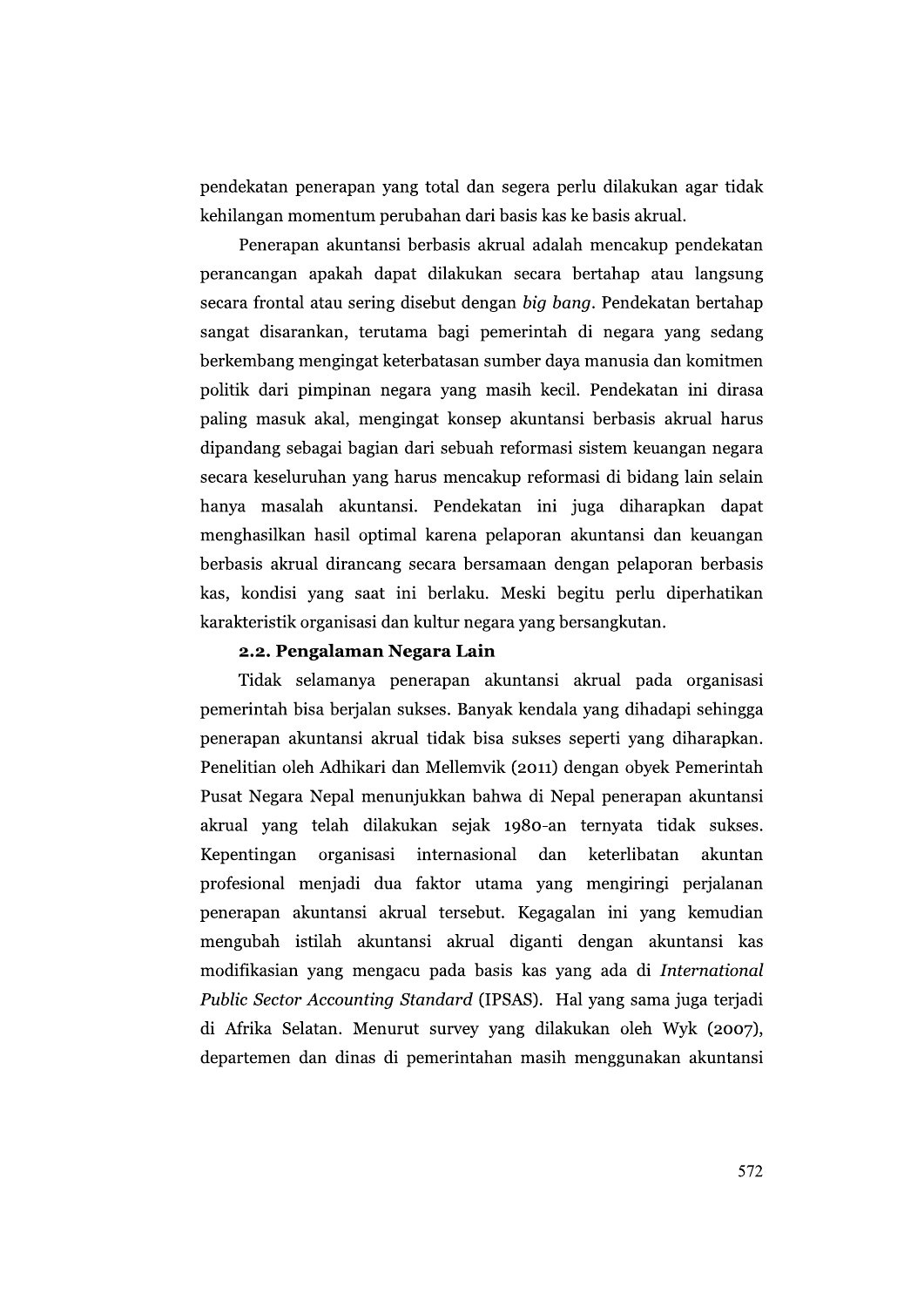kas. Sistem informasi akuntansi yang dijalankan saat ini nampaknya tidak bisa diganti dengan menggunakan akuntansi akrual. Di Norwegia, akuntansi akrual menunjukkan adanya masalah tetapi tindakan yang relevan untuk memecahkan masalah tidak dilakukan selama beberapa tahun (Pettersen dan Nyland 2011).

Negara yang telah sukses menerapkan akuntansi akrual adalah Selandia Baru dan Australia untuk pelaporan keuangan dan penganggaran. Untuk pelaporan keuangan saja yang sudah berhasil adalah Finlandia, Swedia, dan Amerika Serikat. Sedangkan yang menerapkan akuntansi akrual untuk penganggaran saja adalah Inggris. Di Selandia Baru dan Inggris pengembangan akuntansi merujuk pada prinsip-prinsip akuntansi berterima umum (GAAP) sebagaimana yang dikembangkan di sektor bisnis (Ellwood dan Newberry 2007). Di Australia, akuntansi telah memainkan peran yang signifikan dalam meningkatkan akuntabilitas, efisiensi dan efektivitas pelayanan di sektor publik (Hoque dan Moll 2001; Barton 2009). Sedangkan Inggris dikenal sebagai pelopor reformasi sektor publik selama dua dekade terakhir yang mana hal ini membuat Inggris dijuluki sebagai negara yang dikendalikan oleh kaum reformis dan modernis (Jackson dan Lapsley 2003).

# 2.3. Reformasi Sektor Publik

Selama tahun 1980-an, ada gerakan di sejumlah negara-negara anggota Organization for Economic and Cooperative Development (OECD) terhadap penerapan NPM. Pusat untuk perubahan dalam mode manajemen publik adalah pergeseran ke ranah "accontingization". Perkembangan ini dapat diklaim sebagai bagian dari pergeseran yang lebih luas dalam doktrin-doktrin untuk dapat menerima sistem akuntabilitas publik dan administrasi publik. Pada saat yang bersamaan, perubahan akuntansi membentuk bagian penting dari tuntutan progresif pada era model akuntabilitas publik.

NPM Sebagai sekumpulan praktik yang melibatkan reformasi struktural untuk meningkatkan semangat enterpreneur diantara penyedia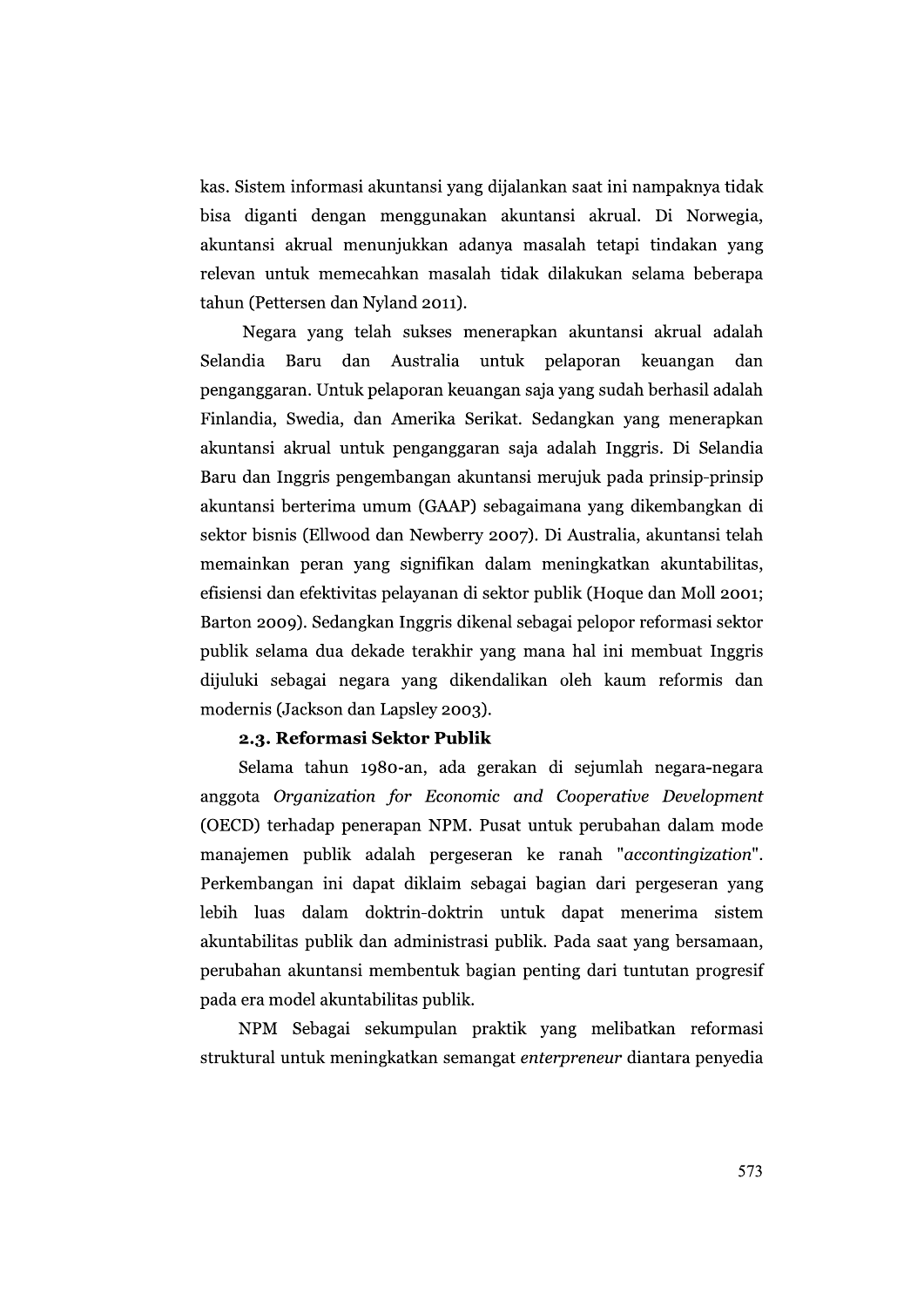jasa yang didanai oleh negara (Lee 2012). Semangat mewujudkan NPM mulai termuncul ketika disadari bahwa organisasi sektor publik diidentikkan dengan tidak produktif, tidak efisien, selalu merugi, rendah kualitas, miskin inovasi dan kreativitas, sarang KKN, berbelit-belit dan lain sebagainya. Karakteristik utama NPM adalah perubahan lingkungan birokrasi yang didasarkan pada aturan baku menuju sistem manajemen publik yang lebih fleksibel dan lebih berorentasi pada kepentingan publik. Di Inggris, praktik ini berfokus pada bidang kesehatan, pendidikan, pemerintah pusat, dan pemerintah daerah (Connolly dan Hyndman 2006). Konsep ini yang dalam konteks Indonesia saat ini lebih dikenal dalam istilah reformasi birokrasi.

Reformasi birokrasi merupakan perubahan signifikan elemen-elemen birokrasi, antara lain kelembagaan, sumber daya manusia aparatur, ketatalaksanaan, akuntabilitas aparatur, pengawasan, dan pelayanan publik. Hal penting dalam reformasi birokrasi adalah perubahan mind-set dan culture-set serta pengembangan budaya kerja. Reformasi Birokrasi diarahkan pada upaya-upaya mencegah dan mempercepat pemberantasan korupsi, secara berkelanjutan, dalam menciptakan tata pemerintahan yang baik, bersih, dan berwibawa (*good governance*), pemerintah yang bersih (clean government), dan bebas Korupsi Kolusi dan Nepotisme (KKN).

Reformasi Birokrasi dihadapkan pada upaya mengatasi inefisiensi, inefektivitas, tidak profesional, tidak netral, tidak disiplin, tidak patuh pada aturan, rekrutmen PNS tidak transparan, belum ada perubahan mindset, KKN yang marak di berbagai jenjang pekerjaan, abdi masyarakat belum terbangun, pemerintahan belum akuntabel, transparan, partisipatif, dan kredibel, pelayanan publik belum berkualitas dan pelayanan publik prima belum terbangun secara luas.

Strategi Reformasi Birokrasi melalui upaya-upaya peningkatan kualitas publik, percepatan pemberantasan pelayanan korupsi, peningkatan kinerja SDM aparatur, manajemen kepegawaian berbasis kinerja, remunerasi dan meritokrasi, diklat berbasis kompetensi,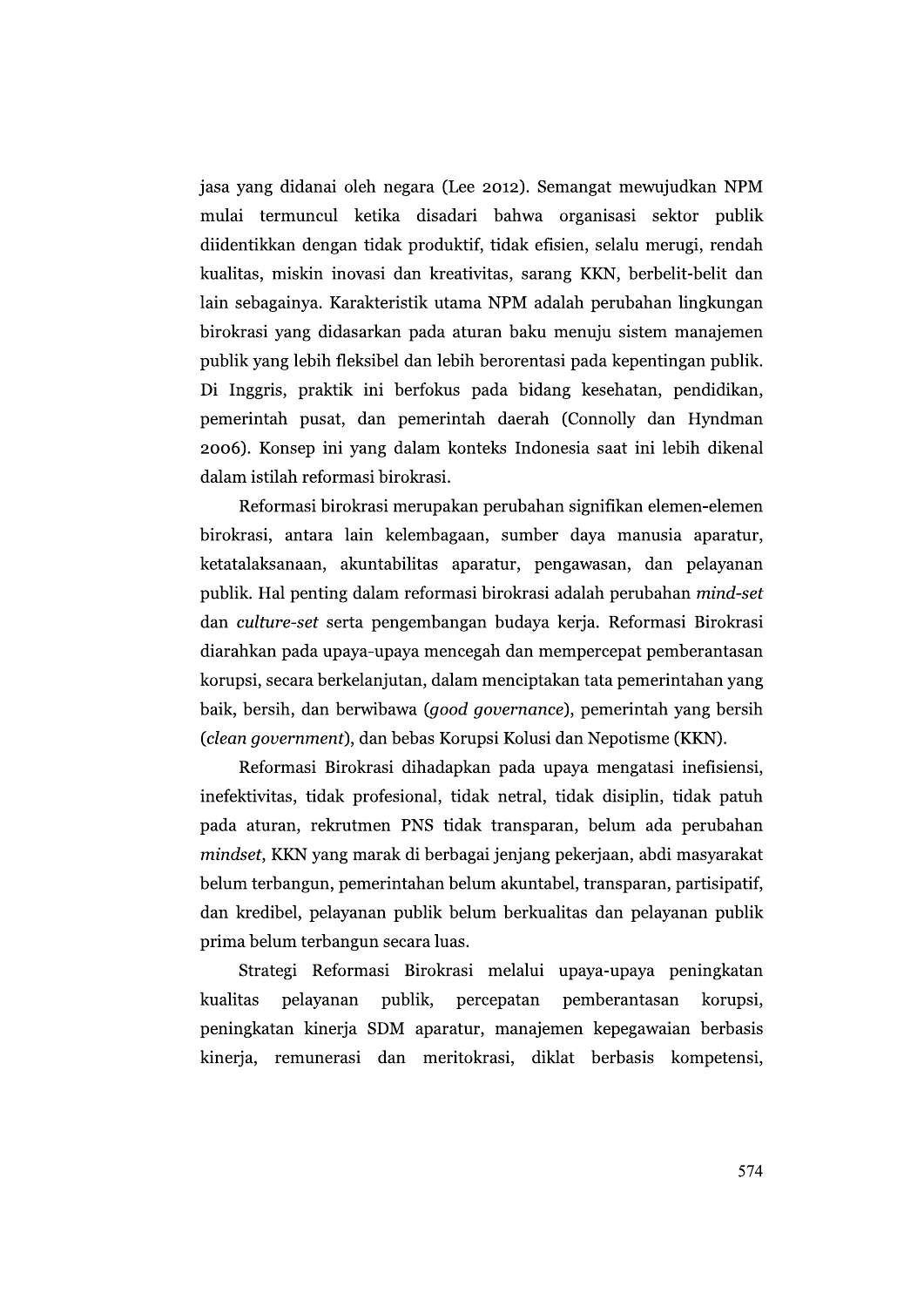penyelesaian status tenaga honorer, pegawai harian lepas (PHL), dan pegawai tidak tetap (PTT), serta deregulasi dan debirokratisasi. Bisa juga dilakukan upaya-upaya dengan merujuk praktik yang ada di sektor swasta, semisal organisasi yang terstruktur, memiliki sistem manajemen, memiliki praktik akuntansi yang jelas, komersialisasi kegiatan, dan privatisasi sektor publik seperti yang terjadi di Australia (Parker dan Guthrie 1993).

Akuntansi akrual telah menjadi bagian penting pada era penerapan NPM. Pengadopsian akuntansi akrual oleh sektor publik bisa dikatakan merupakan bagian dari reformasi NPM. Penggunaan akuntansi akrual dipercaya akan menciptakan transparansi yang lebih tinggi atas aktivitas pada organisasi sektor publik yang pada akhirnya bertujuan meningkatkan akuntabilitas pemerintahan serta memperbaiki kualitas pengambilan keputusan dalam lingkungan pemerintahan.

#### Kesimpulan 3.

Reformasi sektor publik ditandai dengan era New Public Manajemen (NPM), dan salah satu ranah yang penting untuk dikembangkan adalah bidang akuntansi. Perubahan sistem akuntansi dari sistem akuntansi kas ke sistem akuntans akrual banyak diyakini akan membuat organisasi sektor publik menjadi lebih transparan, akuntabel, efisien dan efektif. Meski begitu, negara-negara anggota OECD masih banyak yang menggunakan akuntansi kas baik untuk pelaporan keuangan maupun penganggaran. Banyak alasan yang mendasari mengapa masih banyak negara vang menggunakan akuntansi kas, diantaranya adalah ketidaksiapan sumber daya manusia, belum ada kemauan politik, dan lainnya.

Peralihan dari sistem akuntansi kas ke akuntansi akrual memang harus dengan hati-hati, karena harus ada penyesuaian dengan lingkungan dan kultur organisasi. Disamping itu dari level yang lebih tinggi harus ada kemauan politik dari pengambil keputusan di pemerintahan untuk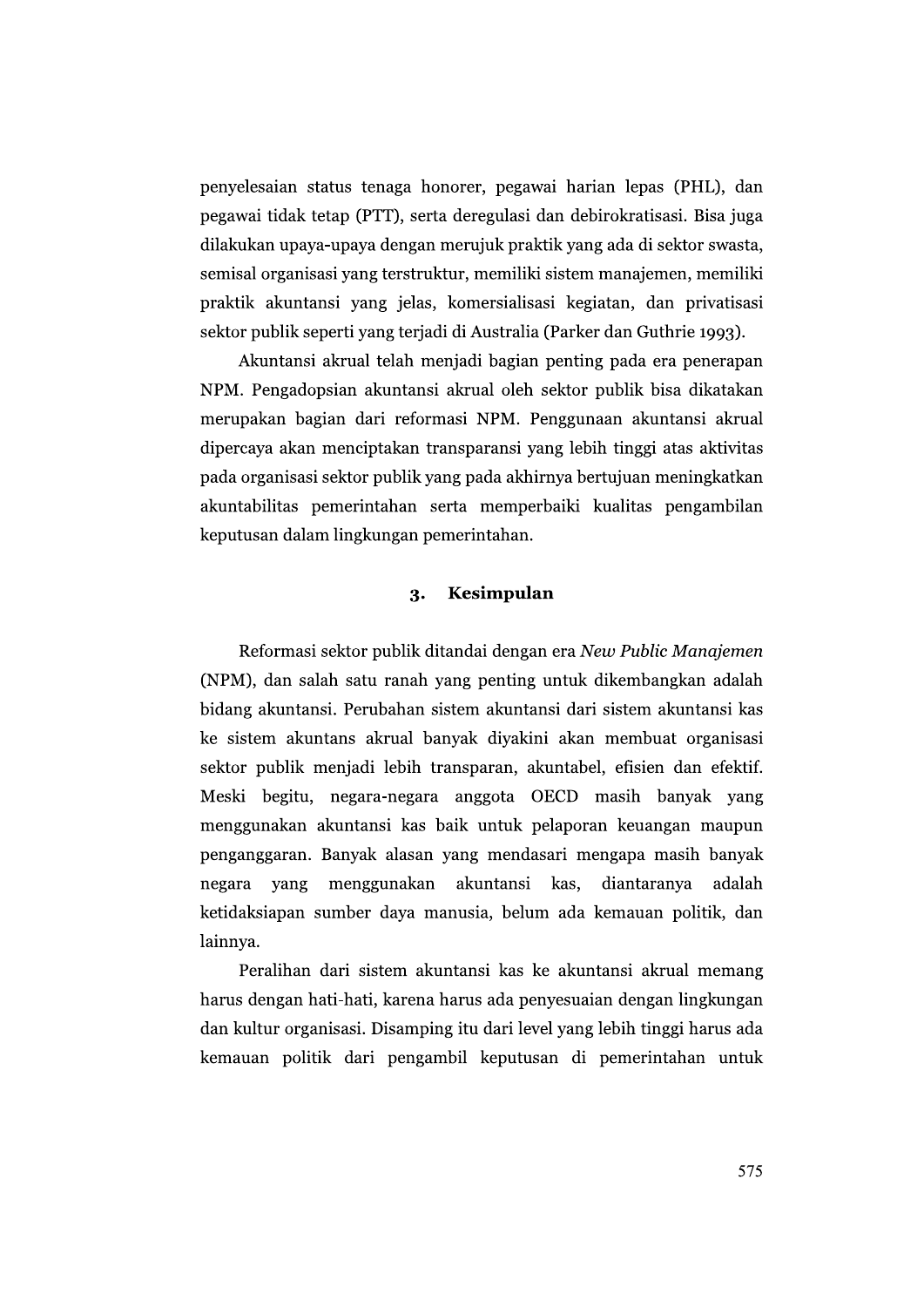mengarahkan penggunaan akuntansi berbasis akrual. Indonesia telah menetapkan standar akuntansi pemerintah yang berbasis akrual dengan payung hukum Peraturan Pemerintah (PP) No 71 tahun 2010. Setiap entitas pemerintah harus menggunakan standar tersebut untuk penuyusunan laporan keuangan. Ada baiknya dalam penerapan akuntansi akrual ini, Indonesia belajar banyak dari kegagalan yang dialami Nepal, Afrika Selatan, dan Norwegia. Pembelajaran dan pengkajian juga bisa mengambil atau meniru keberhasilan yang telah dicapai oleh Australia, Selandia Baru, Finlandia, Swedia, Amerika Serikat dan Inggris. Diperlukan analisis yang mendalam untuk penerapan akuntansi akrual di organisasi sektor publik, karena luasnya variasi dan perbedaan karakter organisasi di tiap-tiap negara (Carlin 2005).

#### Kepustakaan  $\overline{\mathbf{4}}$

- Abdullah, S., dan J.A. Asmara. 2007. Perilaku oportunistik legislatif dalam penganggaran daerah: Bukti empiris atas aplikasi agency theory di sektor publik. Jurnal Riset Akuntansi Indonesia 10 (1): 20-41.
- Adhikari, P., and F. Mellemvik. 2011. The rise and fall of accruals: A case of Nepalese central government. Journal of Accounting in Emerging Economies 1 (2): 123-143.
- Barton, A. 2009. The use and abuse of accounting in public sector financial management reform program in Australia. Abacus 45 (2): 221-249.
- Blondal, J.R. 2003. Accrual accounting and budgeting: Key issues and recent developments. Journal on Budgeting 3 (1): 43-59.
- Broadbent, J., and R. Laughlin. 2002. Accounting choices: Technical and political trade-offs and the UK's private finance initiative. Accounting, Auditing & Accountability Journal 15 (5): 622-654.
- Carlin, T.M. 2005. Debating the impact of accrual accounting and reporting in the public sector. Financial Accountability  $\&$ Management 21 (3): 309-336.
- Connolly, C., and N. Hyndman. 2006. The actual implementation of accruals accounting: Caveats from a case within the UK public sector. Accounting, Auditing & Accountability Journal 19 (2): 272-290.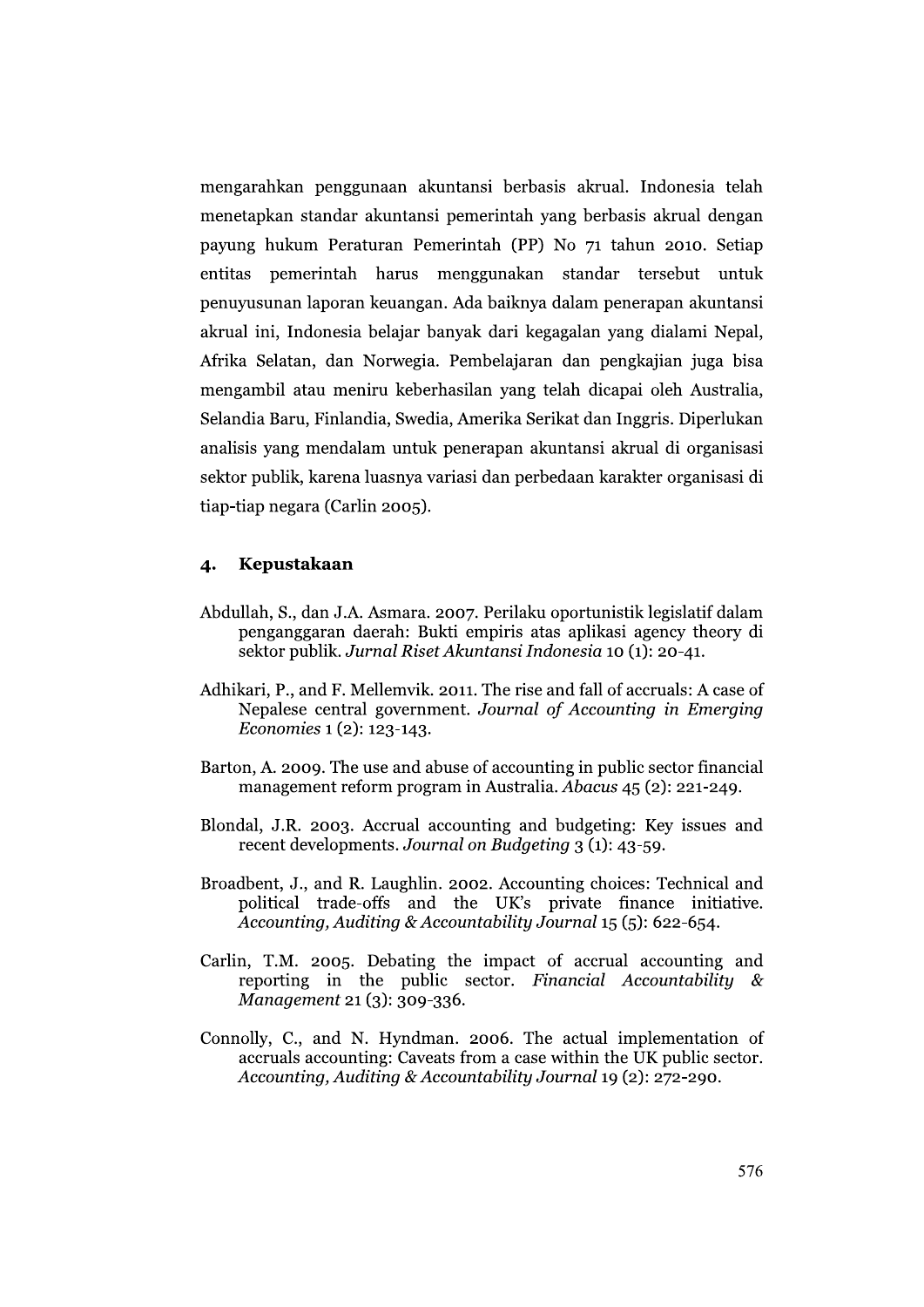- Ellwood, S., and S. Newberry. 2007. Public sector accrual accounting: Institutionalising neo-liberal principles? Accounting, Auditing & Accountability Journal 20 (4): 549-573.
- Hoque, Z., and J. Moll. 2001. Public sector reform Implications for accounting, accountability and performance of state-owned entities – an Australian perspective. International Journal of Public Sector Management 14 (4): 304-326.
- Hooper, K., R. Sinclair, D. Hui, and K. Mataira. 2007. Financial reporting by New Zealand charities: Finding a way forward. Managerial Auditing Journal 23 (1): 68-83.
- Jackson, A., and I. Lapsley. 2003. The diffusion accounting practices in the new "managerial" public sector. International Journal of Public Sector Management 16 (5): 359-372.
- Klumpes, P. 2001. Generational accountability of public sector management  $-$  A case study of the State Authorities Superannuation Board of New South Wales. Accounting, Auditing & Accountability Journal 14 (2): 166-189.
- Lee, B. 2012. New public management, accounting, regulators and moral panics. International Journal of Public Sector Management 25 (3): 192-202.
- Lye, J., H. Perera, and A. Rahman. 2005. The evolution of accruals-based crown (government) financial statements in New Zealand. Accounting, Auditing & Accountability Journal 18 (6): 784-815.
- Mardiasmo. (2002). Akuntansi Sektor Publik. Edisi ke-1. Yogyakarta: Penerbit ANDI.
- Marwata, and M. Alam. 2006. The interaction amongst reform drivers in governmental accounting changes: The case of Indonesian local government. Journal of Accounting & Organizational Change 2 (2):  $144 - 163.$
- Mir, M.Z., and A.S. Rahaman. 2007. Accounting and public sector reforms: A study of a continuously evolving governmental agency in Australia. Accounting, Auditing & Accountability Journal 20 (2): 237-268.
- Parker, L.D., and J. Guthrie. 1993. The Australian public sector in 1990s: New Accountabilty regimes in motion. International Accounting, Auditing & Taxation  $2$  (1): 59-81.